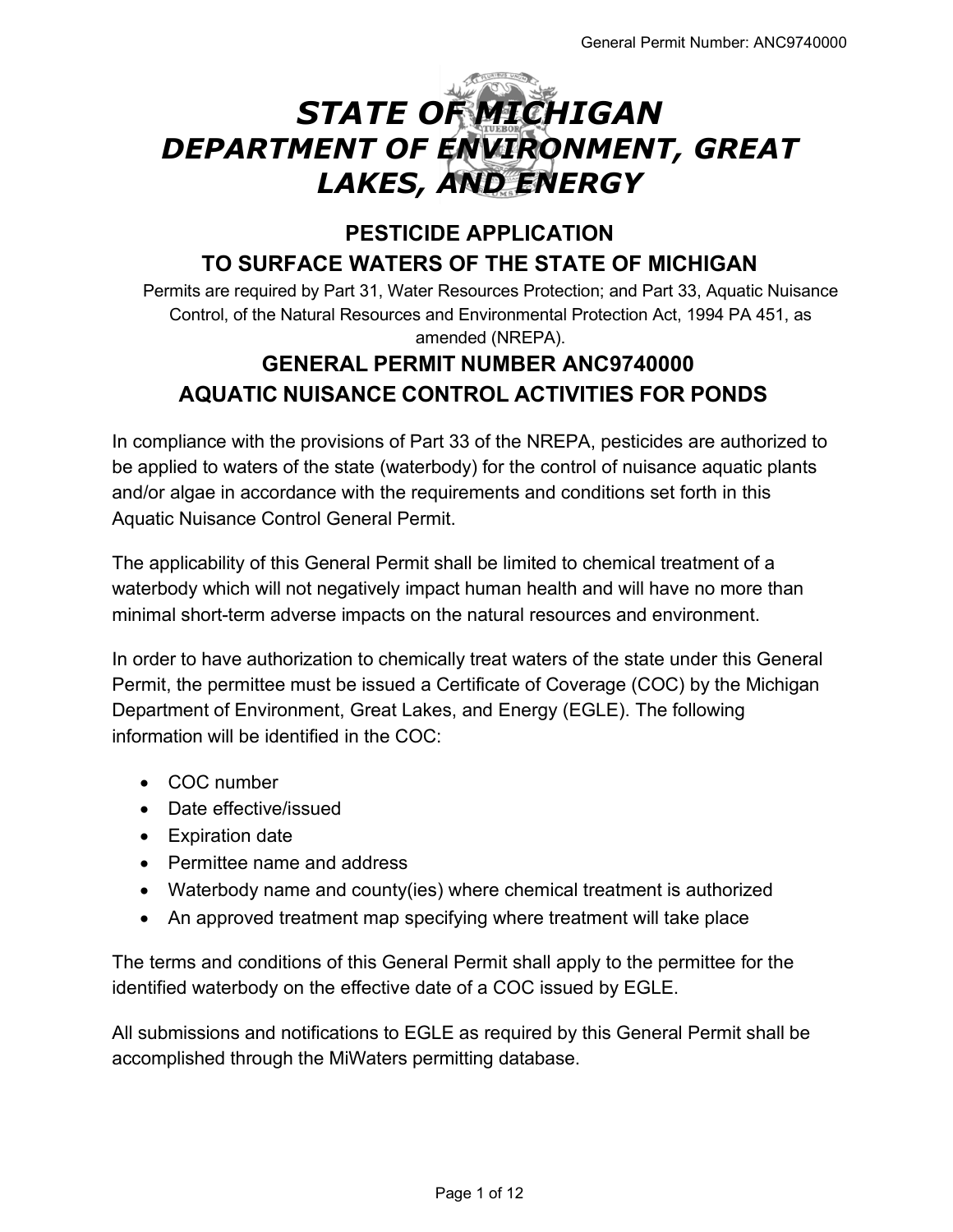For additional information or questions regarding this General Permit, please contact EGLE's Aquatic Nuisance Control (ANC) Program at EGLE, Water Resources Division, P.O. Box 30458, Lansing, Michigan 48909-7958; by telephone at 517-284-5593; by email at **EGLE-WRD-ANC@Michigan.gov**; or visit the ANC website at: [Michigan.gov/ANC.](http://www.michigan.gov/anc)

# **This permit takes effect on January 1, 2022. The provisions of this General Permit are severable**. **This permit shall expire on December 31, 2025.**

**Issued: November 17, 2021**

Original signed by Amanda Bosak, Supervisor Water Quality and Aquatic Nuisance Control Permits Unit Water Resources Division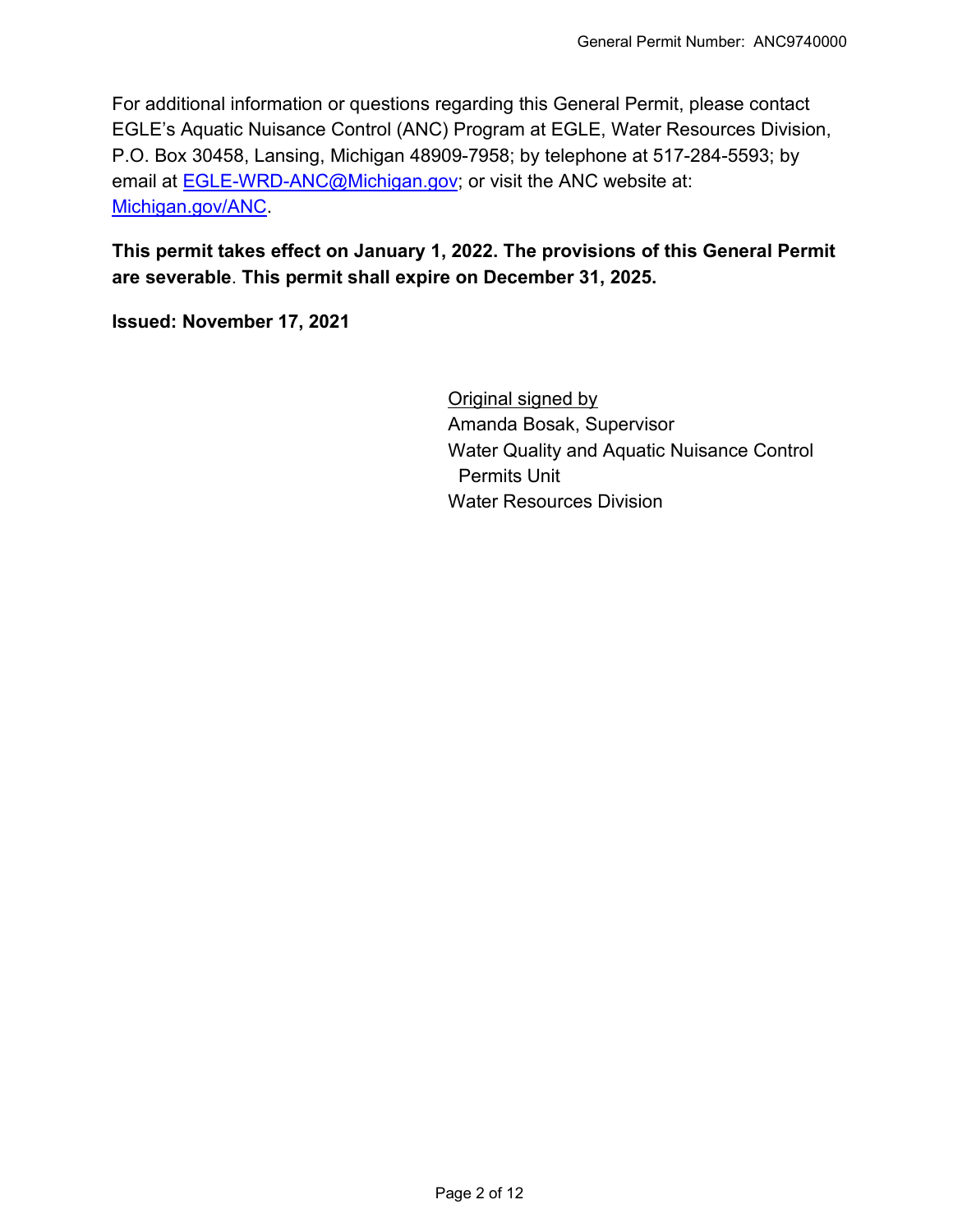# **Section A. Annual Fee for Certificates of Coverage that Cover More than One Year**

In accordance with Section 3309 of Part 33, the permittee shall make payment of an annual fee to EGLE by April 1 or prior to the first treatment for each year covered by a multi-year COC issued under this General Permit. The annual fee is equal to the initial COC application fee. The annual fee shall be submitted through the "ANC Annual Fee" Schedule of Compliance in the MiWaters permitting database.

#### **Initial COC Application Fee: \$75.00**

#### **Section B. Qualified Sites**

A waterbody qualifying for approval to be chemically treated under this General Permit must meet all of the following criteria:

- Has an intermittent or controllable discharge, or no discharge
- Has a surface area of less than 10 acres
- Has no contiguous wetlands associated with it
- Does not discharge to a designated trout stream
- Does not have federal or state endangered, or threatened species pursuant to Part 365 of the NREPA, or critical habitat, associated with it
- Has been identified by EGLE as being able to receive an appropriate level of protection under this general permit
- Is listed in the document titled "Ponds currently eligible for authorization under a COC"

The current list of ponds approved for treatment under this General Permit is available from EGLE upon request or by using this link: [Michigan.gov/ANC](http://www.michigan.gov/anc) and following these instructions: under the topic "Application & Permit Information," select "General Permits and Pre-Approved Lists of Specific Waterbodies Eligible for Certificates of Coverage (COC)," and then select "Ponds currently eligible for authorization under a COC."

#### **Section C. Authorizations and Coverage Provisions**

#### **1. Authorized Areas**

In accordance with Sections 3308 and 3311 of Part 33, chemical treatment for control of nuisance aquatic plants and algae is authorized only to waters of the state as defined by this General Permit, specified by the issued COC, and to areas delineated on the approved treatment map(s) attached to the COC, or through an expansion due to an infestation of an adjacent area.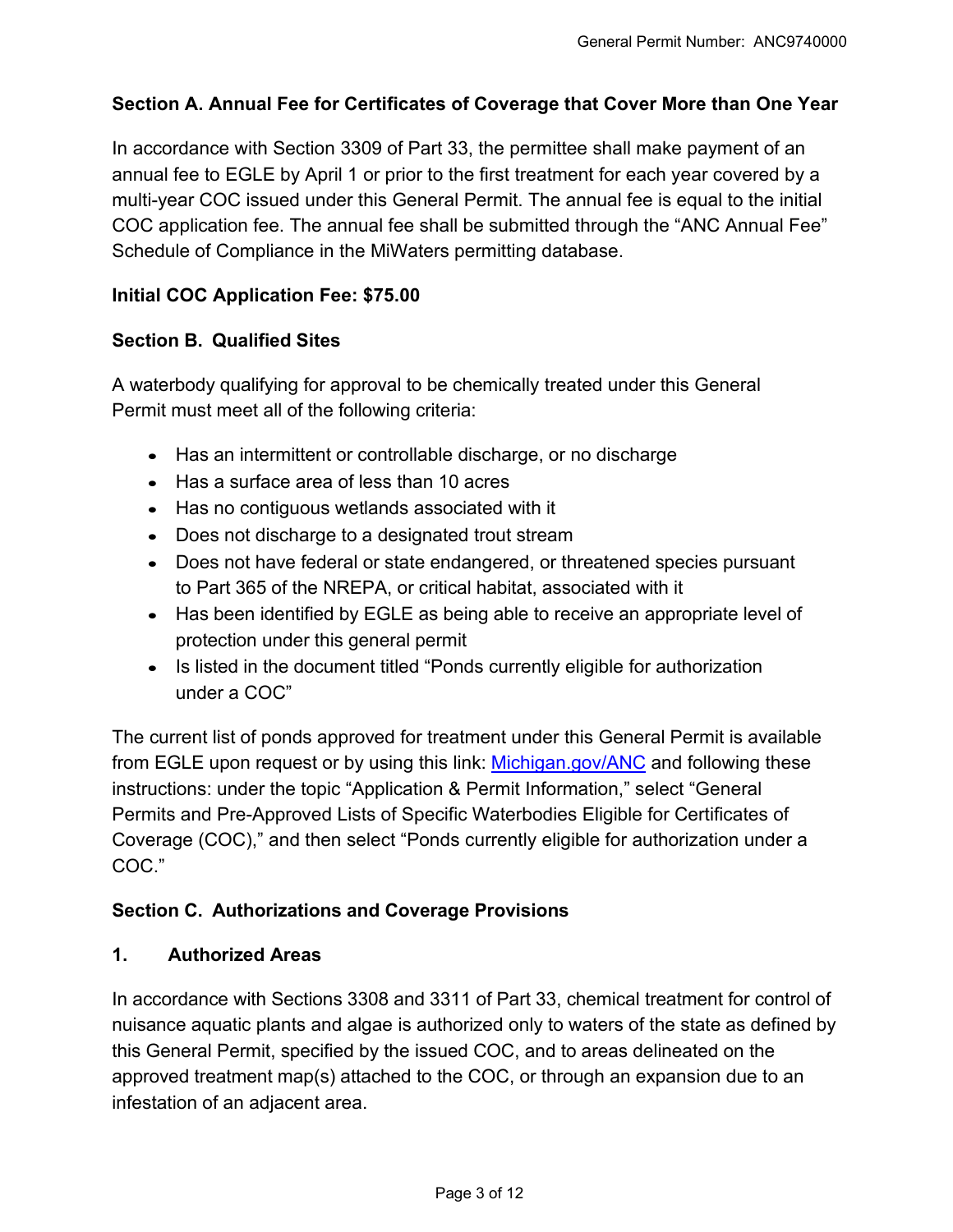Areas where chemical treatment for control of nuisance aquatic plants and algae is approved must be either under the legal control of the permittee or the party(ies) who has/have granted the permittee authority to treat, or otherwise under legal control as specified in Section 3308 of Part 33.

#### **2. Chemical Application**

The permittee shall comply with this permit and all pesticide label instructions to protect self, others, and the environment. The label is provided with the pesticide container and includes requirements for the safe and effective use of the pesticide; and may suggest ways to avoid unintended impacts to human health and the environment. Pesticide labels are federally approved legal documents and their requirements are enforced under both federal and state laws.

The permittee may apply only those specific chemical products that are approved by EGLE and listed on the chemical table titled "Chemicals Approved for Use Under the Aquatic Nuisance Control General Permit for Ponds." This chemical table is available from the ANC Program upon request or by using this link [Michigan.gov/ANC](https://www.michigan.gov/egle/0,9429,7-135-3313_3681_3710---,00.html) and following these instructions: under topic "Application & Permit Information", select "General Permits and Pre-Approved Lists of Specific Waterbodies Eligible for Certificates of Coverage (COC)," and then select "Chemicals Approved for Ponds."

The application of chemical pesticides to the areas identified on the approved treatment map(s) is restricted to the stated maximum application rates listed in the table. This rate may be lower than the maximum allowed under the federal product label. The maximum total amount of each chemical applied to the treatment site shall be based upon the application rates in the table, the actual area of treatment, the average depth of the treatment area, the treatment timing and location, plant or algae density, the target chemical concentration in the water, and the target species, or as otherwise indicated by the product label.

Some chemical products may require special applicator certifications. Refer to the federal product label for applicator certification requirements.

#### **3. Treatment Intervals**

With few exceptions, the products approved for use in Section C.2. of this General Permit have a minimum length of time required between each treatment in the same area(s) of impact, in accordance with the federal product label. Some of the federal product labels also have limits on the total amount of chemical applied annually per treatment area. Follow the federal treatment interval and annual limits. Further restrictions are outlined in Section C.4. of this permit.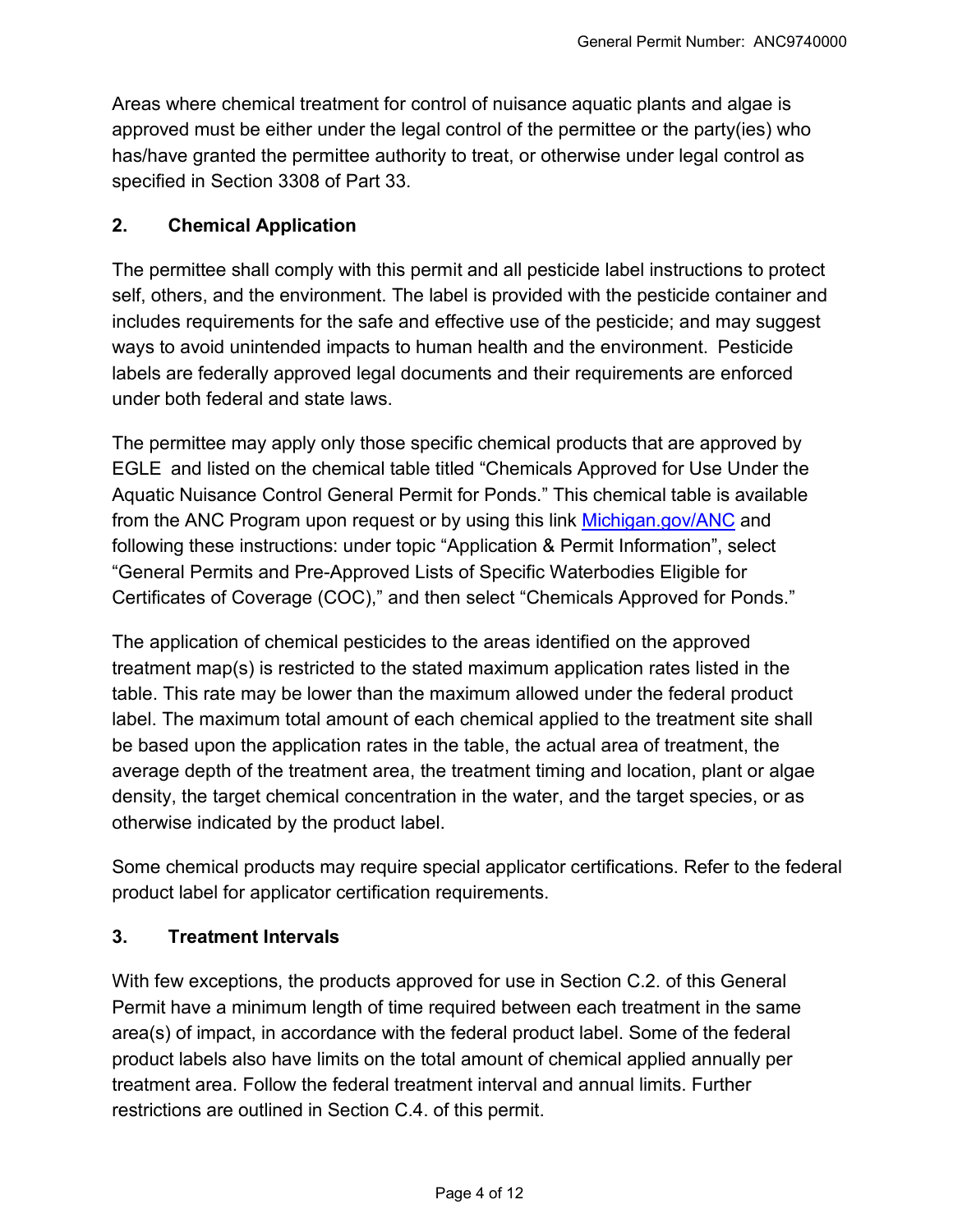# **4. General Conditions**

Multiple products with the same active ingredient are approved by this permit. Do not apply multiple formulations of the same active ingredient that, in combination, exceed 1) either of the product label application rates and/or active ingredient concentration for the target species and site conditions, or 2) the approved application rate on this permit, if it is lower than the maximum label rate.

Application of any herbicide on a per-acre basis in shallow areas may result in a concentration of active ingredient exceeding the federal label maximum, which could result in unacceptable impacts to non-target organisms. The per-acre chemical amount must be adjusted to the depth of water being treated. Consult the federal product label to ensure proper application.

For treatment of all waterbodies in Ingham County, the permittee must notify the Ingham County Drain Commission a minimum of two (2) business days prior to application of chemical(s). Notify Mr. Eric Daldos by e-mail at **EDaldos@Ingham.org.** Notification must include the date, time, and location(s) of the proposed chemical use. A copy of the notification shall be uploaded in MiWaters through the "ANC Notification of Ingham County Drain Commissioner" Schedule of Compliance for the associated permit. For general questions to the Ingham County Drain Commissioner, contact the office at 517-676-8381 between 8:00 a.m. and 5:00 p.m., Monday through Friday.

Upon receipt of written notification from EGLE, the permittee may be required to fulfill any of the following requirements:

- Conduct the chemical treatment only when an EGLE representative is present.
- Notify EGLE not less than two (2) business days in advance of chemical treatment.
- Submit an accurate map or written description of the exact locations where each chemical was applied to EGLE within 24 hours of the completion of each treatment.
- $\bullet$  In addition to the normally required notification, also notify other person(s) specified by EGLE.
- Satisfy additional reporting requirements (instead of, or in addition to, the requirements listed below in Section D).
- Allow EGLE or its representative to collect a sample of the chemical(s) used before or during any chemical treatment.
- Apply chemicals so that swimming restrictions are not imposed on any Saturday, Sunday, or state-declared holiday.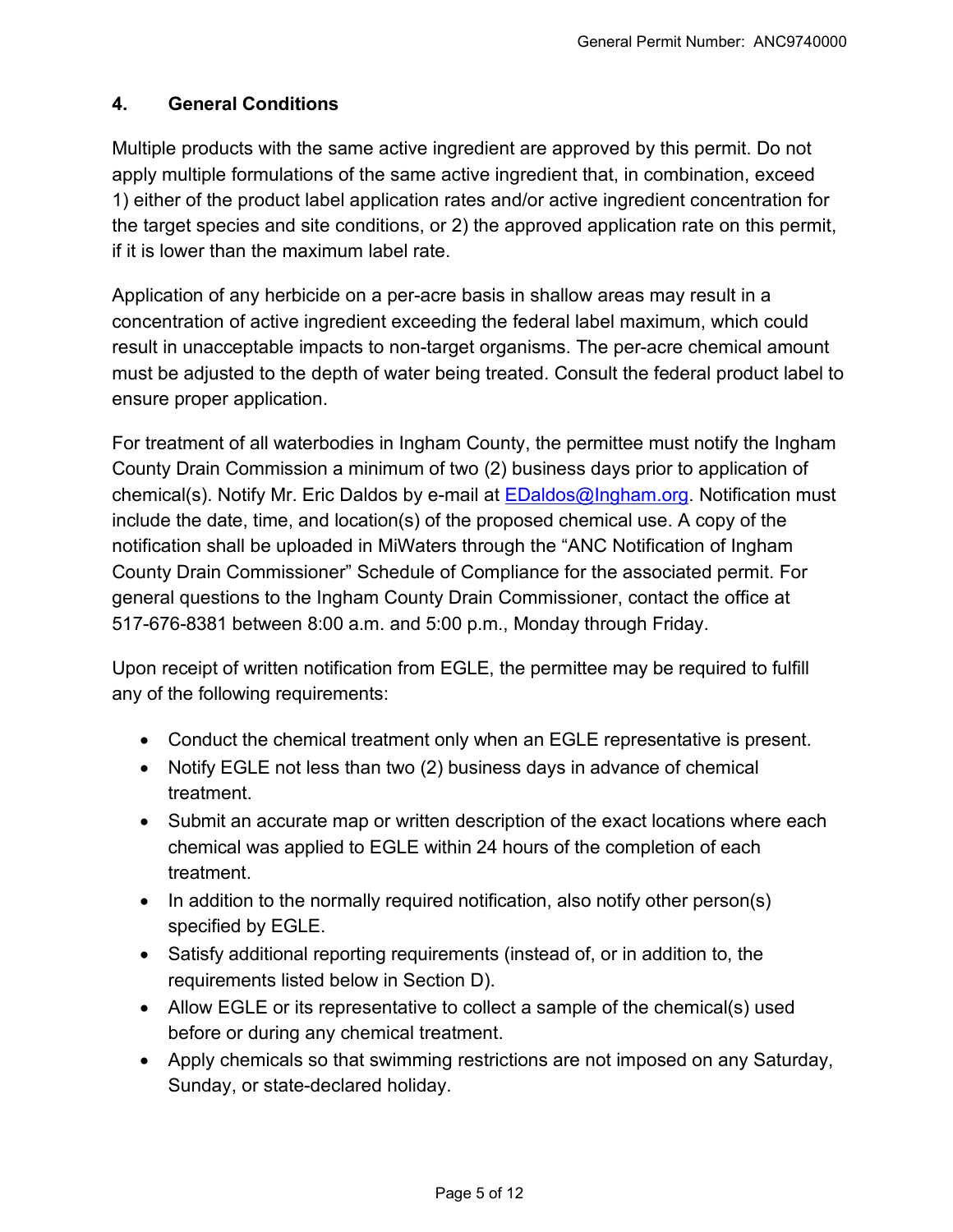- Take special precautions to avoid or minimize potential impacts to human health and safety, the environment, and nontarget organisms.
- Perform water residue analysis to verify the chemical concentrations in the waterbody according to a frequency, timing, and methodology approved by EGLE.
- Any other requirements determined by EGLE as necessary to protect the natural resources or the public health and safety, to prevent economic loss or impairment of recreational uses, to protect non-target organisms, or to help ensure control of the aquatic nuisance.

# **Outlet Flow**

Do not treat waterbody with algaecides, herbicides, and adjuvants when discharge is greater than 100 gallons per minute. Do not treat pond(s) if more than 1/2 inch of rain is expected within 24 hours of treatment, which may inhibit effectiveness and result in pond overflow in the days following the treatment. For all treatments, ensure that the retention time is adequate for the efficacy of the product.

Impacts to vegetation downstream caused by release of the pesticide from a treated waterbody to unpermitted areas is a violation of this permit, Part 31, and Part 33. If dye is released downstream of the treated waterbody, the waterbody treated will no longer be eligible for this general permit. Release of dye to areas downstream from a treated waterbody is a violation of this permit, Part 31, and Part 33. See further restrictions on water dye use under "Specific Products Restrictions" below.

A person conducting a chemical treatment authorized under this permit shall maintain a record of the following information:

- Assessment of outlet structure including the type, size, and location
- Person(s) who has control of the outlet structure (if controllable)
- Estimates of the water volume, outlet flow, and retention time at the time of treatment
- Description of seasonal patterns of outlet flow

# **Specific Product Restrictions**

#### Colorants:

Use of water dyes is permitted only when there is no discharge from the waterbody, except when used as a tracer. Tracer amount is defined in the Approved Chemical Table referenced in Section C.2.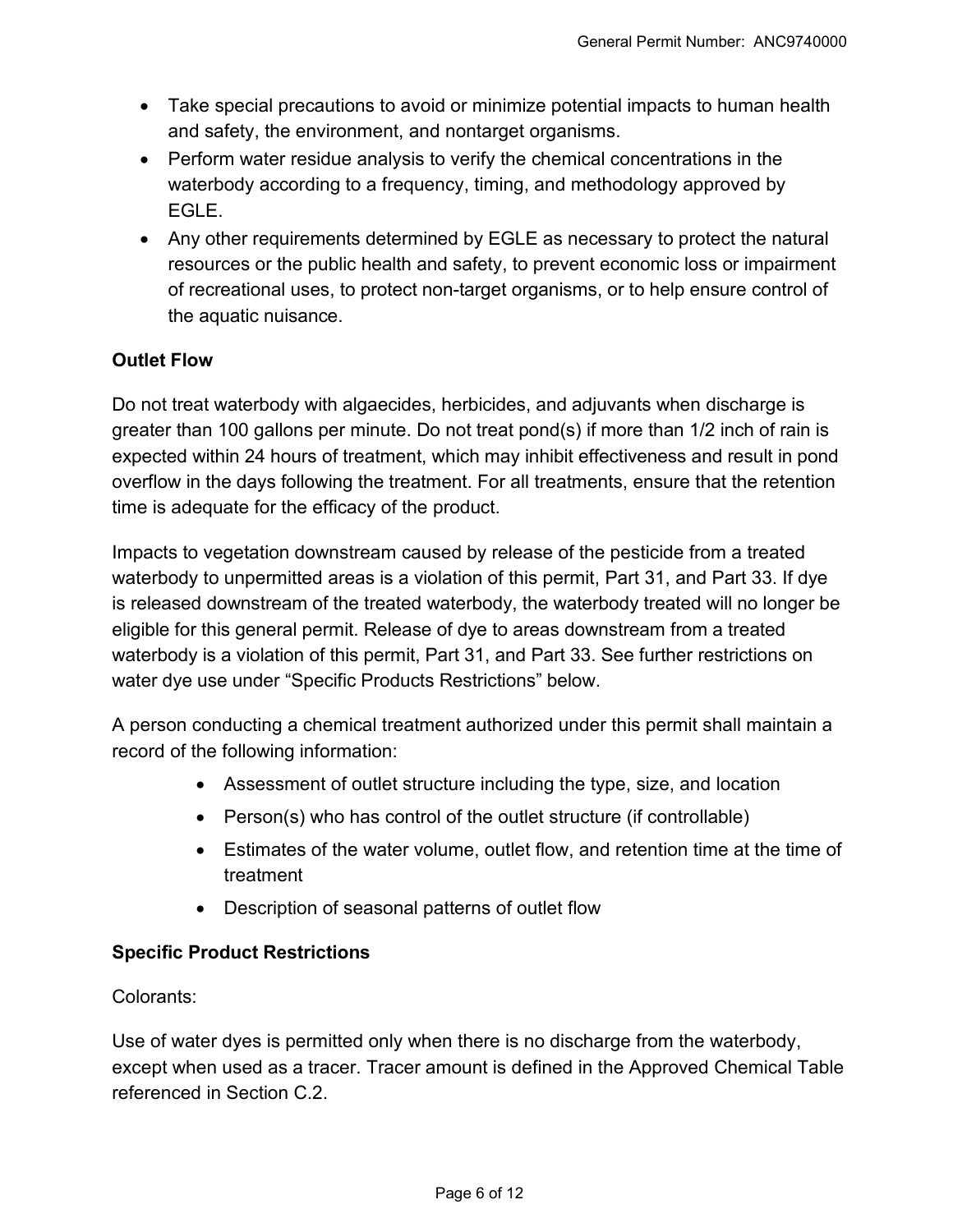For any waterbody with an outlet, the use of water dyes allowed by this General Permit excludes water dyes that are labeled as herbicides (e.g., Aquashade®, Admiral®, Pond Care Algae Blocker®).

Imazapyr and carfentrazone:

Application of products containing imazapyr and carfentrazone can be made only by federal or state agencies, such as Water Management District personnel, municipal officials and the U.S. Army Corps of Engineers, or those applicators who are licensed or certified as aquatic pest control applicators and are authorized by the state or local government.

#### Fluridone:

Prior to the use of fluridone in pond(s), the permittee shall have an EGLE approved Vegetation Management Plan (VMP) for the COC issued under this General Permit on file with the EGLE. The VMP for the use of fluridone in COC ponds shall include the following information:

- (1) target species
- (2) volume of the treatment area
- (3) retention time of the waterbody
- (4) proposed application rate

To submit the required VMP, the permittee shall notify EGLE a minimum of five (5) business days prior to the proposed treatment by email at [EGLE-WRD-ANC@Michigan.gov](mailto:EGLE-WRD-ANC@Michigan.gov) with a request to use fluridone. Upon receiving the notification, a "Vegetation Management Plan (VMP)" Schedule of Compliance will be added to the corresponding COC in the MiWaters Permitting Database. Prior to the initial use of fluridone, the permittee shall complete and submit the VMP Schedule of Compliance.

The permittee shall not use fluridone in the pond(s) until the VMP has been approved by EGLE. Contingent upon the approval of the submitted VMP, the use of fluridone in the pond(s) is approved under this General Permit for more than one (1) year in a three-year period.

#### **5. Notification and Posting Requirements**

#### **Expansion Notification**

Section 3311 (3) of Part 33 allows a permittee to expand the area of impact, without a formal revision of the treatment area, beyond that authorized in the COC issued under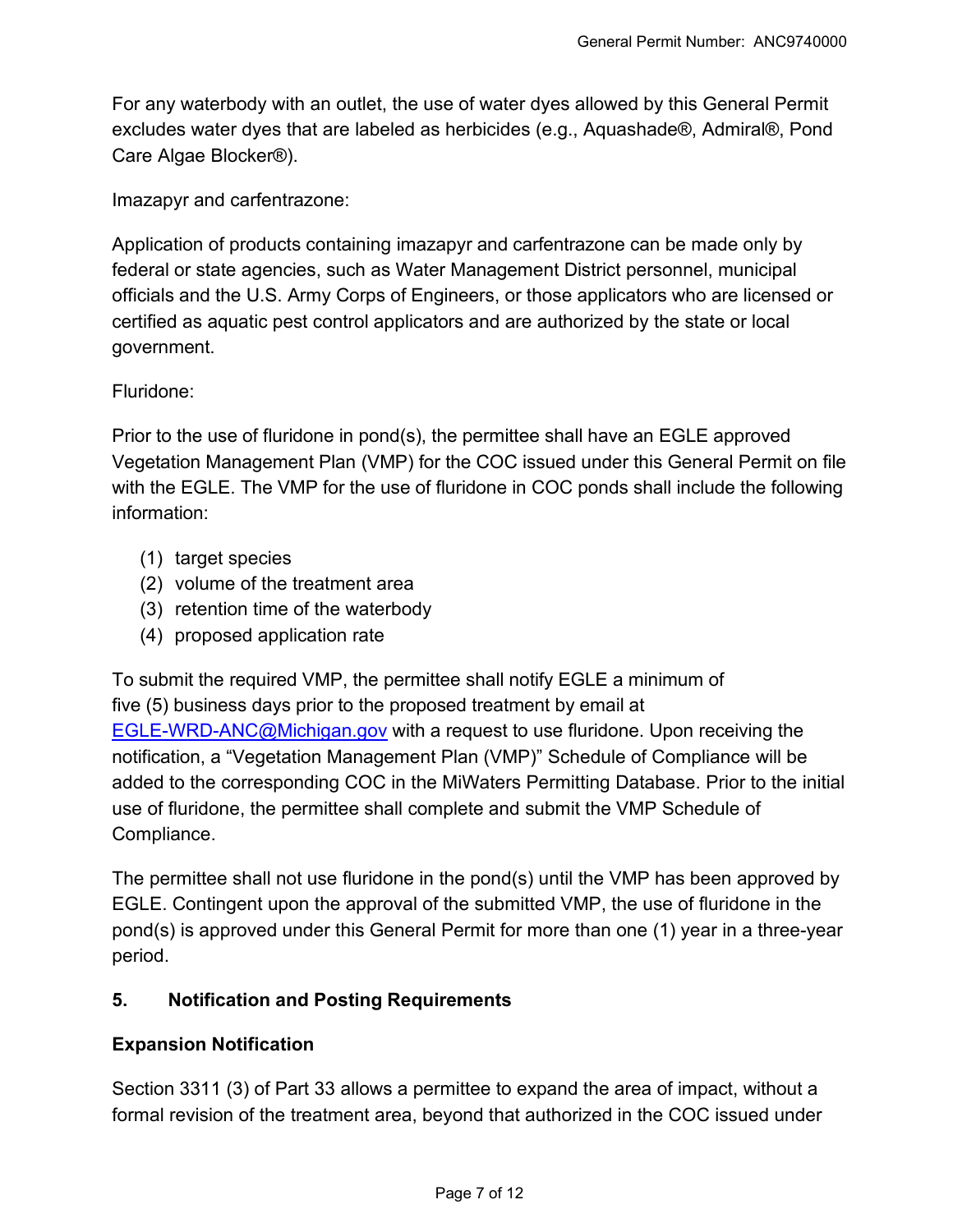this General Permit to include adjacent (as defined in Section F. Definitions) areas of the same waterbody or treatment area that became infested after the application was submitted. These areas allowed for expansion, without a formal revision, include only infestations of non-native species*,* as defined in Section F. Definitions. The expansion treatment must use the same chemicals and application rates as those currently authorized in the permit.

The permittee shall submit: 1. a notification of an impending expansion treatment, and 2. an expansion report.

1. Notification of impending expansion treatment - If expanding the area of impact for treatment of an infestation, the permittee shall notify EGLE prior to the initial treatment of the expansion area. This notification may be submitted by telephone at 517-284-5593 or by e-mail at [EGLE-WRD-ANC@Michigan.gov,](mailto:EGLE-wrd-anc@michigan.gov) except in the following situation:

The treatment area expansion is proposed in a waterbody or treatment area that is located within or along the shoreline of the Great Lakes or inland waters in a municipality or township on the list in Appendix A; which can be found at [Michigan.gov/ANC,](http://www.michigan.gov/anc) under the topic "Application & Permit Information, select "Appendix A – List of Municipalities for the Purpose of Notification".

In this situation, the permittee shall complete the "ANC Pre-Expansion Notification" Schedule of Compliance in the MiWaters permitting database not less than two (2) full business days before the planned treatment of the expanded area. This notification shall include a map of the proposed expansion area(s), a list of chemical(s) to be applied, the date and time of anticipated treatment, written authorization to treat, and contact information for the on-site chemical applicator. EGLE has two (2) business days to notify the permittee of any specific concerns about the proposal.

2. Expansion Report Form - The permittee shall complete the "ANC Treatment Expansion Report" Schedule of Compliance in the MiWaters permitting database not later than 15 days following the initial expansion treatment.

# **Treatment Notification**

The permittee is required to notify, in writing, an owner of any waterfront property on the permitted waterbody within 100 feet of the area of impact, not less than seven (7) days, and not more than 45 days, before each initial chemical treatment of the calendar year, in accordance with Section 3310(h) of Part 33. If the owner is not the occupant of the waterfront property or the dwelling located on the property, then the owner is responsible for notifying the occupant. This notification requirement also applies to each new, or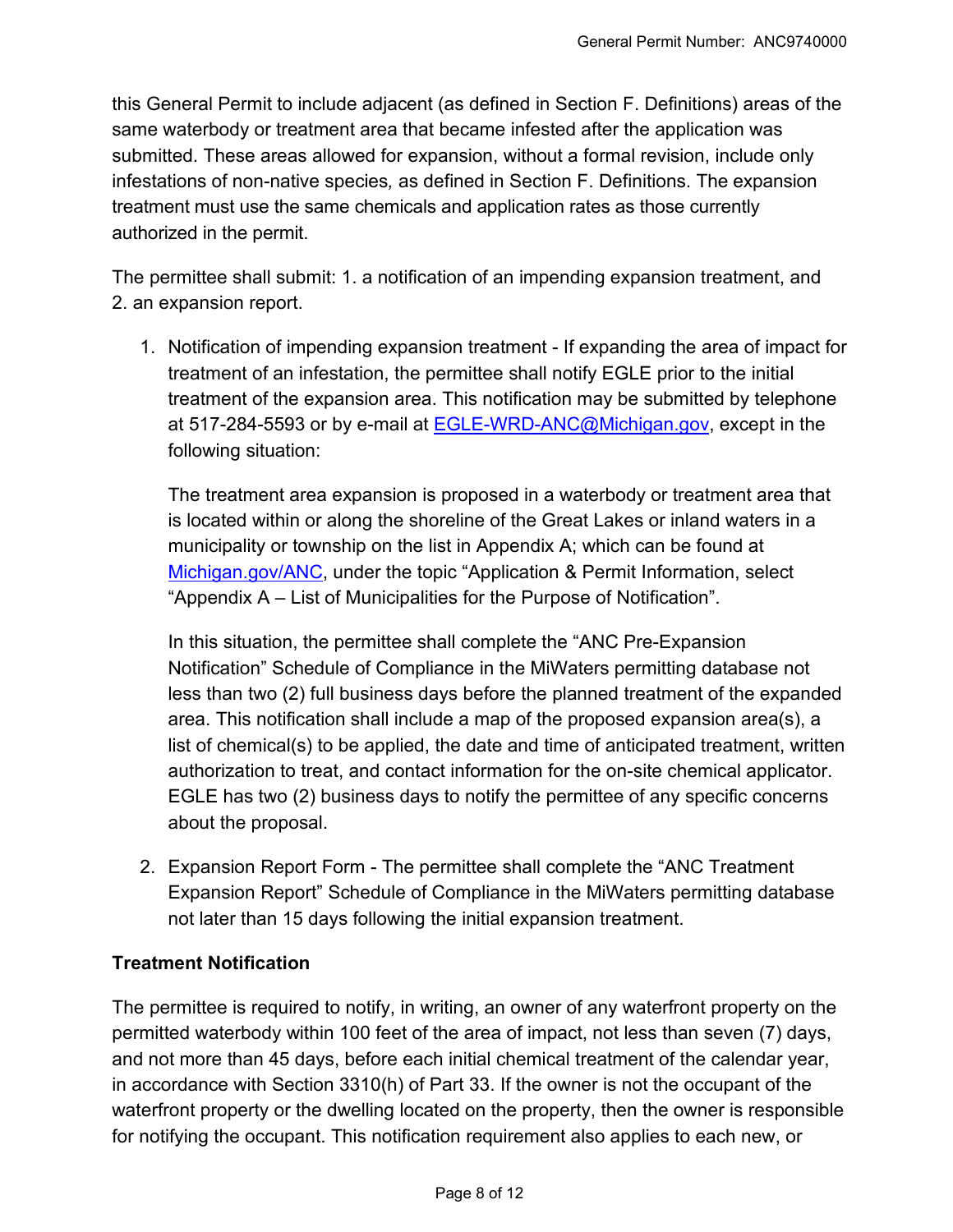expanded, area of impact added during the calendar year. Notification records shall include at a minimum: a complete list of who received notification, the method used for notification distribution, the date notification was sent or delivered, and a record of barriers to notification.

#### **Posting Requirements**

Notice of the chemical application must be posted prior to each chemical application and shall remain posted for a minimum of 24 hours or until all water use restrictions have expired, whichever is later, in accordance with Section 3310(d) of Part 33. Alternate posting locations may be approved on a case-by-case basis by EGLE upon written request from the permittee. The written request must explain the necessity for alternative posting locations and a description of the proposed posting locations, including a map for clarification. An alternate posting request shall be submitted through the MiWaters permitting database as an attachment to the permit application or revision request.

The brand name and water use restrictions listed on the label for the specific product used shall be included on the posting sign. In addition, a 24-hour water use restriction for swimming or entry shall be indicated for all chemical applications, except for copperbased algae treatments and dyes when approved for use as a tracer or marker. A posting sign template is available at [Michigan.gov/ANC](http://www.michigan.gov/anc) and following these instructions: under the topic "Application & Permit Information", select "Posting Sign."

#### **Section D. Reporting and Record Keeping**

#### **1. Release of Product and Adverse Incident Reporting and Documentation**

If product release outside of the approved treatment area(s) or downstream of a treated waterbody is suspected or confirmed, and/or if any fish or wildlife damage or significant non-target plant impacts occur in association with any chemical application, the permittee is required to immediately contact EGLE's 24-hour Pollution Emergency Alerting System (PEAS) telephone number, 1-800-292-4706.

If any fish or wildlife damage or significant non-target plant impacts occur in association with any chemical application, the permittee is also required to notify the EGLE's ANC program at **EGLE-WRD-ANC@Michigan.gov** during regular business hours. Upon receiving the notification, the "ANC Notification of Human or Resource Impacts" Schedule of Compliance (SOC) will be added to the corresponding COC in the MiWaters Permitting Database and the permittee shall complete the SOC.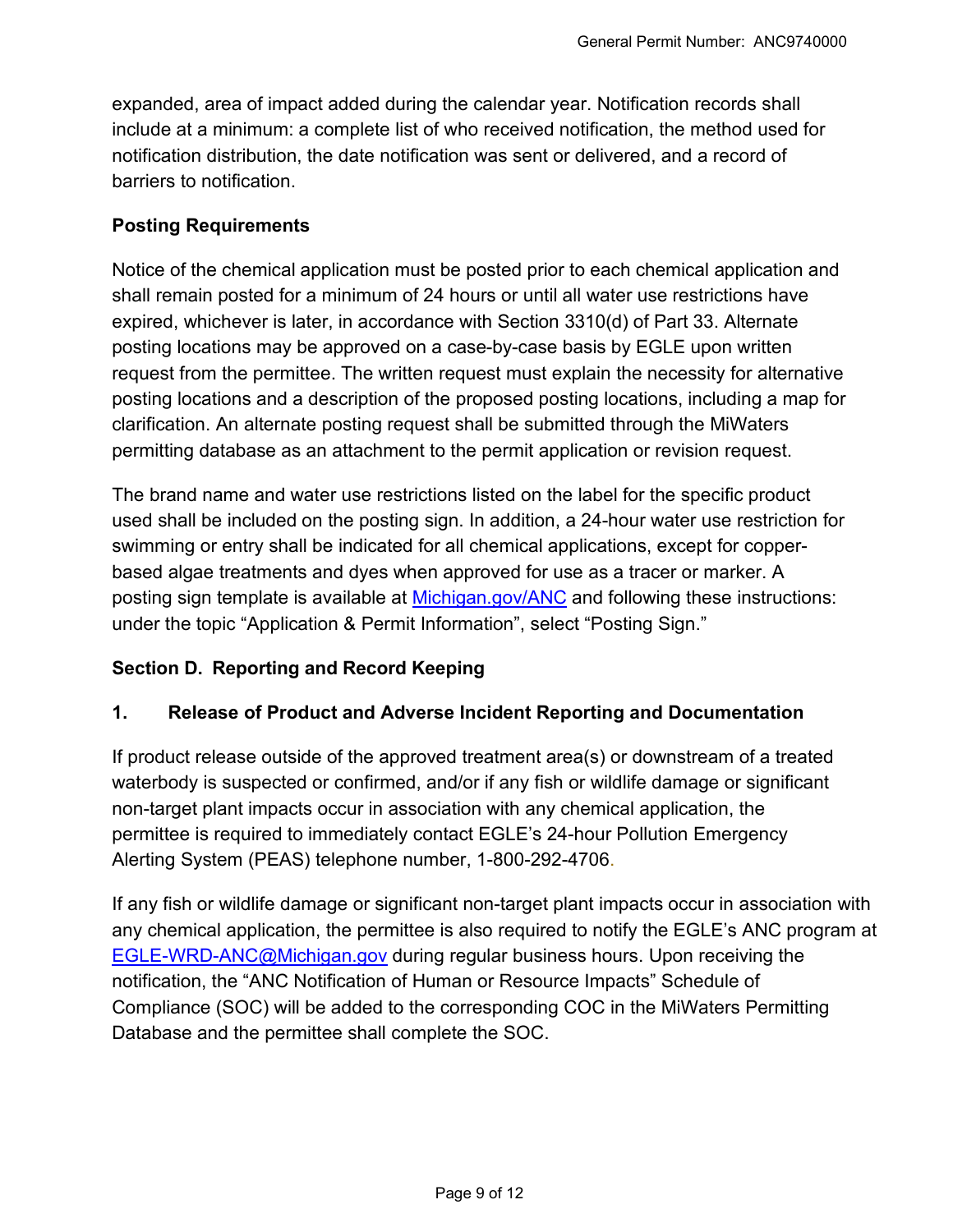# **2. Treatment Report**

A complete treatment report including date(s) of application, chemical name(s), United State Environmental Protection Agency (EPA) registration number(s), application rate(s), actual treatment area, average water depth, amount(s) of chemical(s) applied, target plant species, weather conditions at time of application, and treatment map(s) indicating the area(s) of impact shall be submitted via the "ANC Treatment Report" Schedule of Compliance in the MiWaters permitting database not later than November 30 of each year that this permit is in effect, even if treatment is not undertaken.

#### **3. Record Retention**

The permittee shall keep written or electronic records as required in this permit. These records must be accurate, complete, and sufficient to demonstrate compliance with the conditions of this permit. All records shall be made available within two (2) calendar days to EGLE upon request, or within a time frame agreed upon by EGLE and the permittee.

The permittee shall obtain and maintain written permission from each bottomland owner, as described in Section E.6, in the area of impact for a minimum of one (1) year from the expiration date of the COC issued under this General Permit, unless exempt under Section 3308 of Part 33.

All other records shall be retained for a minimum of one (1) year beyond the expiration date of the COC issued under this General Permit.

#### **Section E. Liability**

#### **1. Noncompliance**

The receipt of a COC in MiWaters confirms the permittee's acceptance and agreement to comply with all terms and conditions of this General Permit. Noncompliance with these terms and conditions of the General Permit shall be cause for the modification, suspension, or revocation of the COC, in whole or in part. If the permittee does not accept the terms and conditions of the General Permit the permittee shall submit a request for a termination of this COC in the MiWaters permitting database. EGLE may initiate criminal and/or civil proceedings to correct deficiencies, protect public health and natural resources, and secure compliance with statutes.

Federal pesticide label requirements are incorporated into this permit by reference. Violation of federal pesticide label requirements is considered a violation of this permit.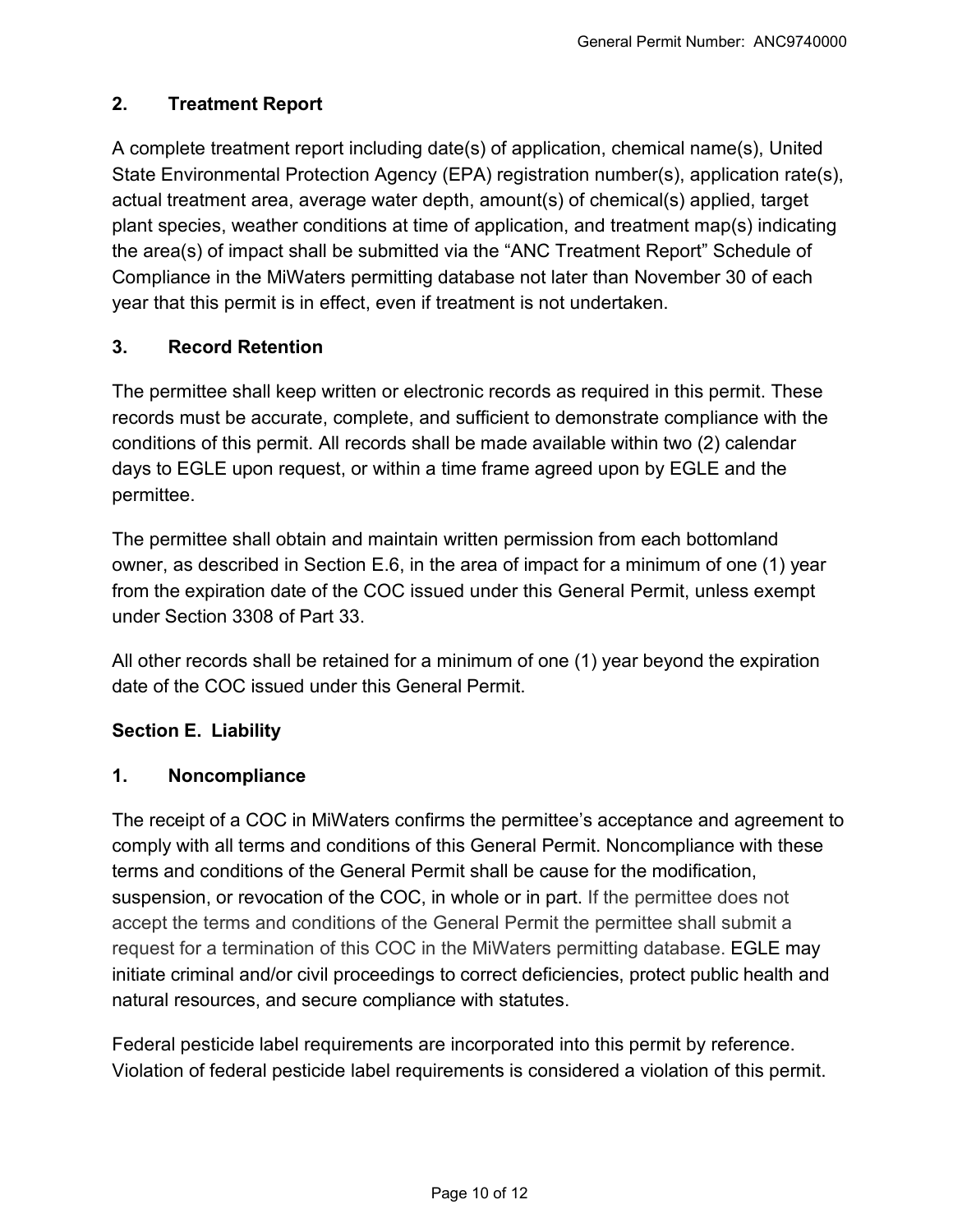The issuance of this General Permit does not authorize violation of any federal, state or local laws or regulations, nor does it obviate the necessity of obtaining such permits, including any other EGLE permits, or approvals from other units of government, as may be required by law.

Nothing in this permit shall be construed to preclude the initiation of any legal action or relieve the permittee from any responsibilities, liabilities, or penalties to which the permittee may be subject under the Endangered Species Act of 1973 (Title 16 of the United States Code, Section 1531 et seq.), or Part 365, Endangered Species Protection, of the NREPA.

#### **2. Property Rights**

This General Permit does not convey property rights in either real estate or material, nor does it authorize any injury to private property or invasion of public or private rights.

#### **3. Indemnification**

The permittee shall indemnify and hold harmless the State of Michigan and its departments, agencies, officials, employees, agents, and representatives for any and all claims or causes of action arising from acts or omissions of the permittee, or employees, agents, or representatives of the permittee, undertaken in connection with this General Permit. This General Permit shall not be construed as an indemnity by the State of Michigan for the benefit of the permittee or any other person.

# **4. Right of Entry**

The permittee shall allow EGLE the following actions upon the presentation of credentials:

- To enter upon the permittee's premises where application equipment is located or in which any records are required to be kept under the terms and conditions of this permit
- To copy any records required to be kept under the terms and conditions of this permit
- To inspect equipment for use under this permit
- To sample chemicals and discharges

# **5. Laboratory and Analytical**

When required by this permit or per the pesticide product label, laboratory analytical methods, practices and product or water sampling techniques shall be performed in accordance with standard laboratory guidelines. The permittee shall periodically calibrate